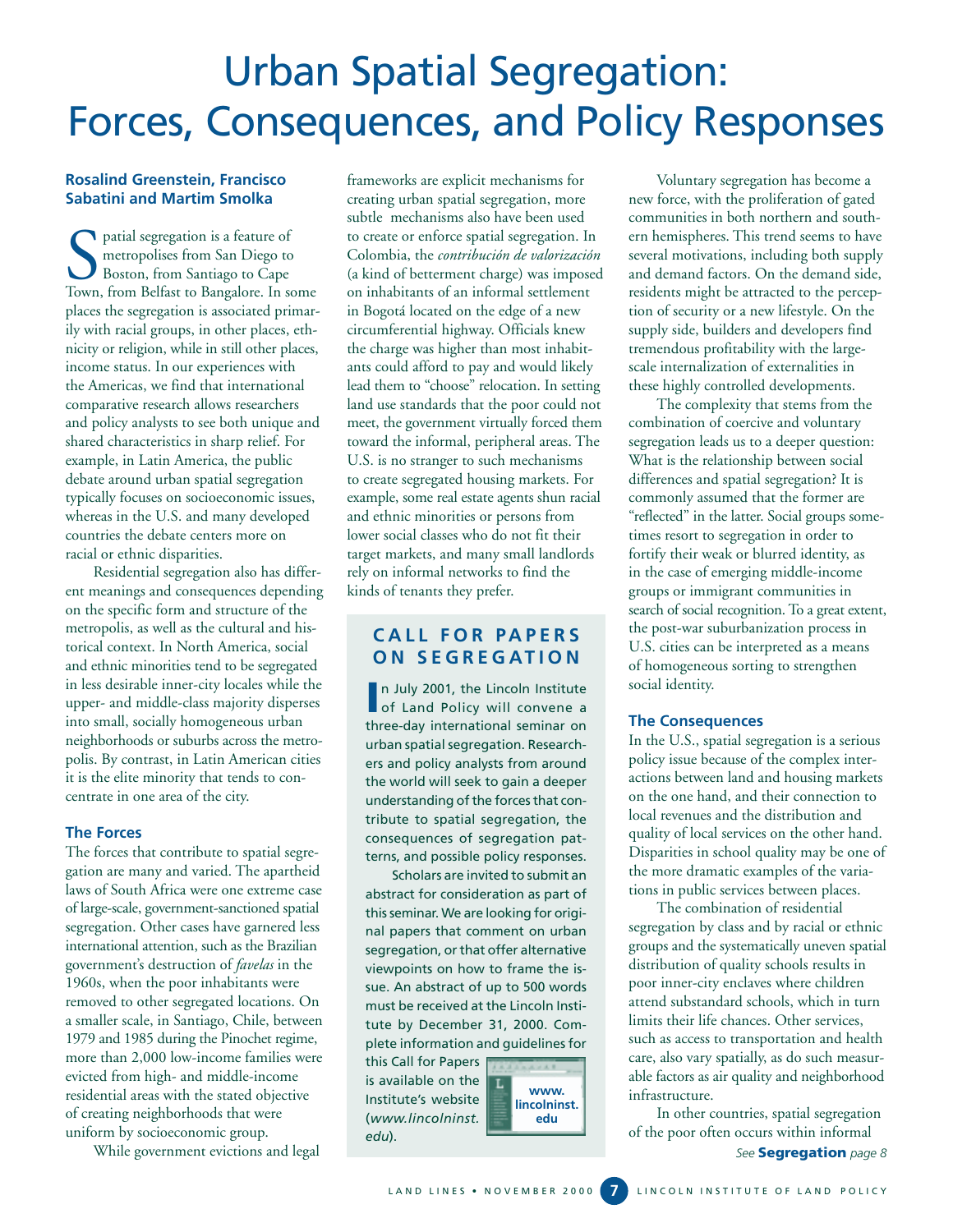

**Voluntary and coercive segregation in Latin America are exemplified in these images of a new gated community and a** *favela***.** *PHOTOGRAPHS BY MARTIM SMOLKA*

settlements. These areas once were viewed as aberrations, but scholars increasingly understand informality as a result of the normal functioning of land and housing markets, not as part of a duality of formal versus informal economies. In this view, illegal, irregular, informal, or clandestine activities to access and occupy urban land *are* the way that the market provides housing for poor people. Nevertheless, these arrangements are not always "chosen" for their low price or relative conveniences, but rather because they are one of an extremely limited set of choices available to the poor.

Traditional segregation patterns in Latin American cities are changing due to the proliferation of new gated communities for expanding high- and middle-income groups and the emergence of shopping centers and office complexes in more "modern" areas beyond the former urban enclaves. In São Paulo, Santiago, Buenos Aires and Mexico City, to name a few of the biggest and most dynamic cities, these developments are appearing even next to lower-income areas. Segregation of uses and access is becoming more intense*,* making the growing social inequalities of the last decades more apparent. Yet, at the same time, these changes in the patterns of segregation are reducing physical distances among socioeconomic groups, and are bringing "modern" commercial facilities and improved public spaces closer to the poor.

The consequences of segregation are probably changing due to this reduction in its geographical scale. Some of the negative effects of large-scale segregation of the poor (i.e., their agglomeration in the periphery of the cities) could be fading in this new, more diverse urban landscape. Recent empirical studies carried out in Santiago support this contention.

# **Policy Responses**

Spatial segregation is both a reflection of the existing social structure and a mechanism to enforce that structure, thus raising the question of how and when segregation should be addressed. Is the problem in the U.S. context that poor minority children live among others of the same income and racial group, or is it that by living in poor, segregated areas the children's life opportunities are limited because of their inaccessibility to good schools? Is the answer to improve the schools, to integrate the neighborhood, or to initiate a combination of these and other responses?

In the context of developing countries, is the problem of informal settlements that they are often dangerous (due to risky environmental conditions or street violence) or that the residents are isolated from good jobs, transit and other services? Is the answer to reduce or eliminate the danger, to improve transit, to bring jobs to the neighborhood, or to try all of these programs?

We need to improve our understand-

ing of the social problems in these segregated areas in order to adequately design and implement appropriate policy responses that are necessarily multidimensional. Should change come in the form of corrective programs (e.g., regularization or upgrading of informal settlements) or more fundamental policies that would involve the massive provision of serviced land at affordable prices? One "corrective" option contrasts the informalization of formal arrangements (e.g., deregulation) with the formalization of the informal (e.g., the redefinition of zoning codes or the regularization of alternative tenure systems).

A more fundamental solution would be either piecemeal implementation or mandatory designation of social housing developments in high-income areas. A different sort of tool is to open up decision making around the allocation of public investment, as in the successful *orçamento participativo* process used in the municipality of Porto Alegre, Brazil, where the budget is determined with extensive public participation. Other responses could address the radical upgrading of existing low-income peripheral settlements, more extensive use of linkage fees, or the elimination of land markets altogether, as was done in Cuba. However, we need more information regarding the efficacy of these varied programs and tools, and careful analysis of the necessary conditions to increase the chances of success.